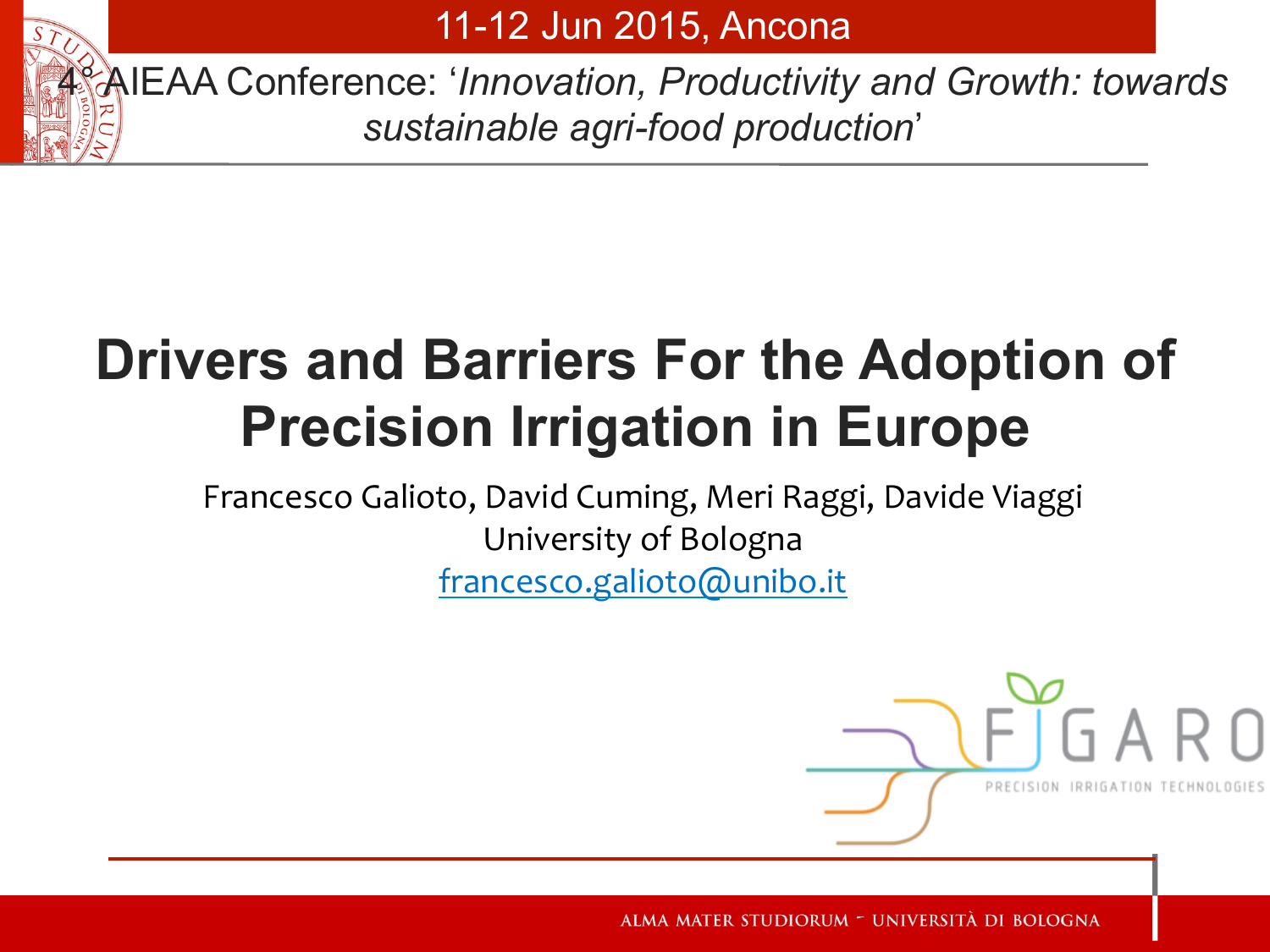

Motivations and key concepts

The European Union recently funded the FIGARO project under the FP7 program the objective of which is to create an innovative virtual platform able to combine and manage information from sensors, meteorological stations, and crop growth models to advise farmers when, and how much, to irrigate.

# *PRECISION IRRIGATION (PI)*

PI is a system that supports end users' decisions providing quality, up to date information, lowering the risk of experiencing adverse impacts on farm income and on the environment (water and energy saving)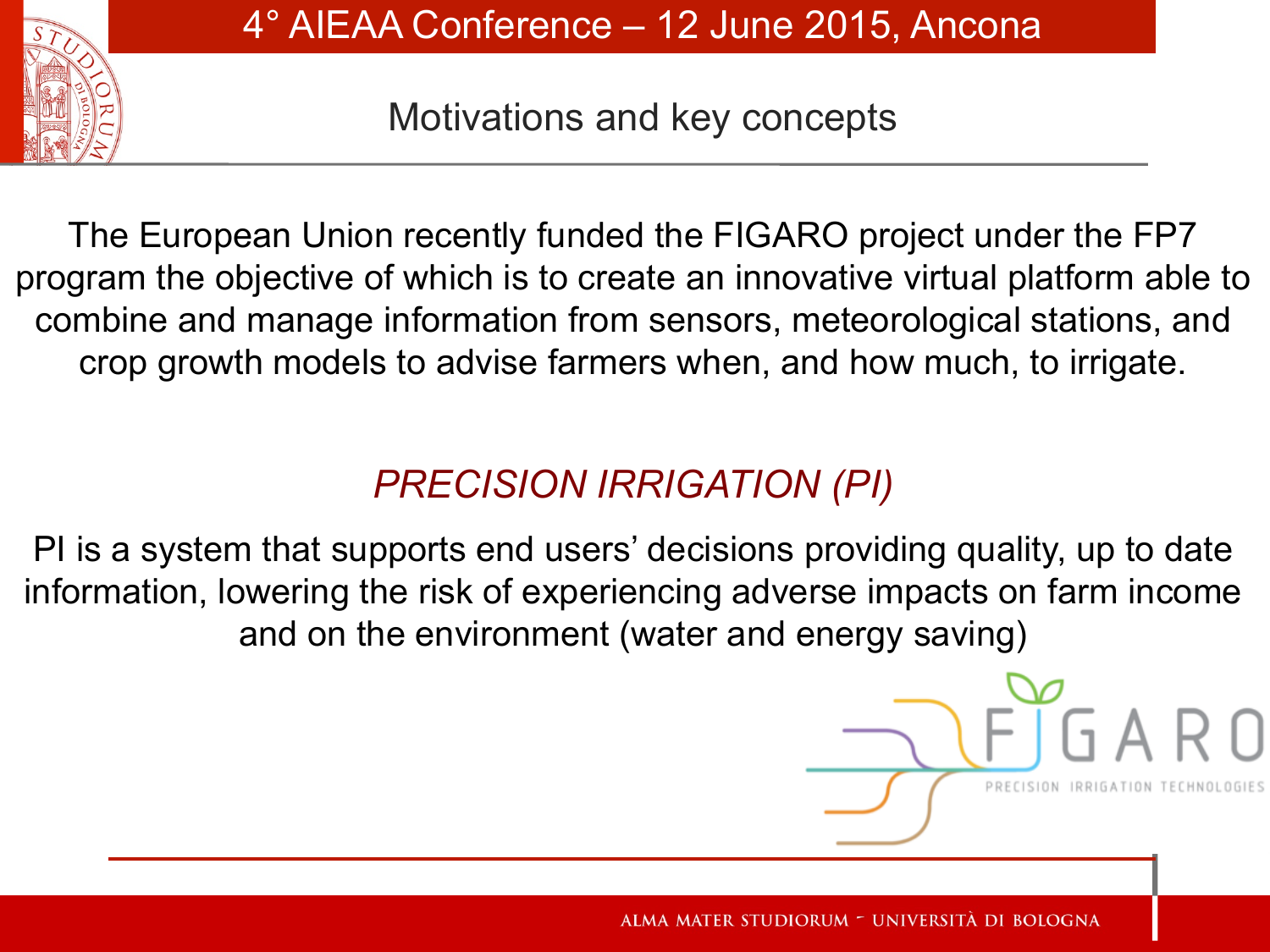# **Objectives**

# *QUESTIONS*

*1. Under which circumstances does PI affect input uses?* 

*2. How it is possible to assess the additional information introduced by PI?*

# *PURPOSES*

- *1. Obtain the relevant intuitive insight of experts and their informed judgement about those factors considered relevant in conditioning the adoption of PI*
- *2. Development of an assessment methodology which include the main issues addressed in the previous task*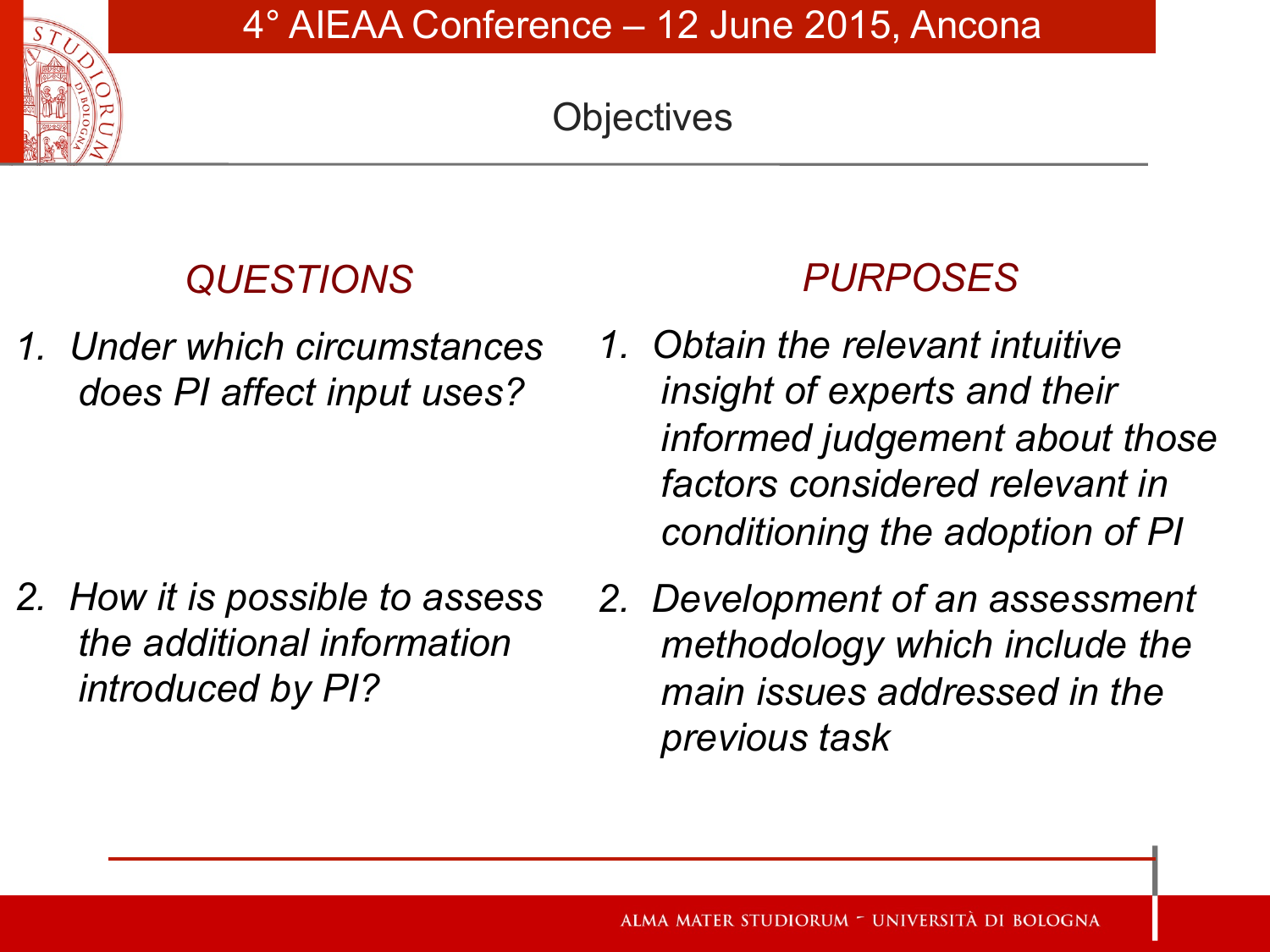

Framework of investigation

*Factors conditioning the transition from 'traditional' to 'modern' irrigation technologies (solid empirical evidences):* 

# **Environmental Sphere**

Climate conditions, Sources of water, Land quality

# **Regulatory Sphere**

Subsidies, Water pricing policies, Regulatory clearing, Monitoring capacity

# **Farm Sphere**

Land ownership, Type of crops, Farmer networks, Farmer skills, Monitoring capacity, Costs of subs. inputs, Output price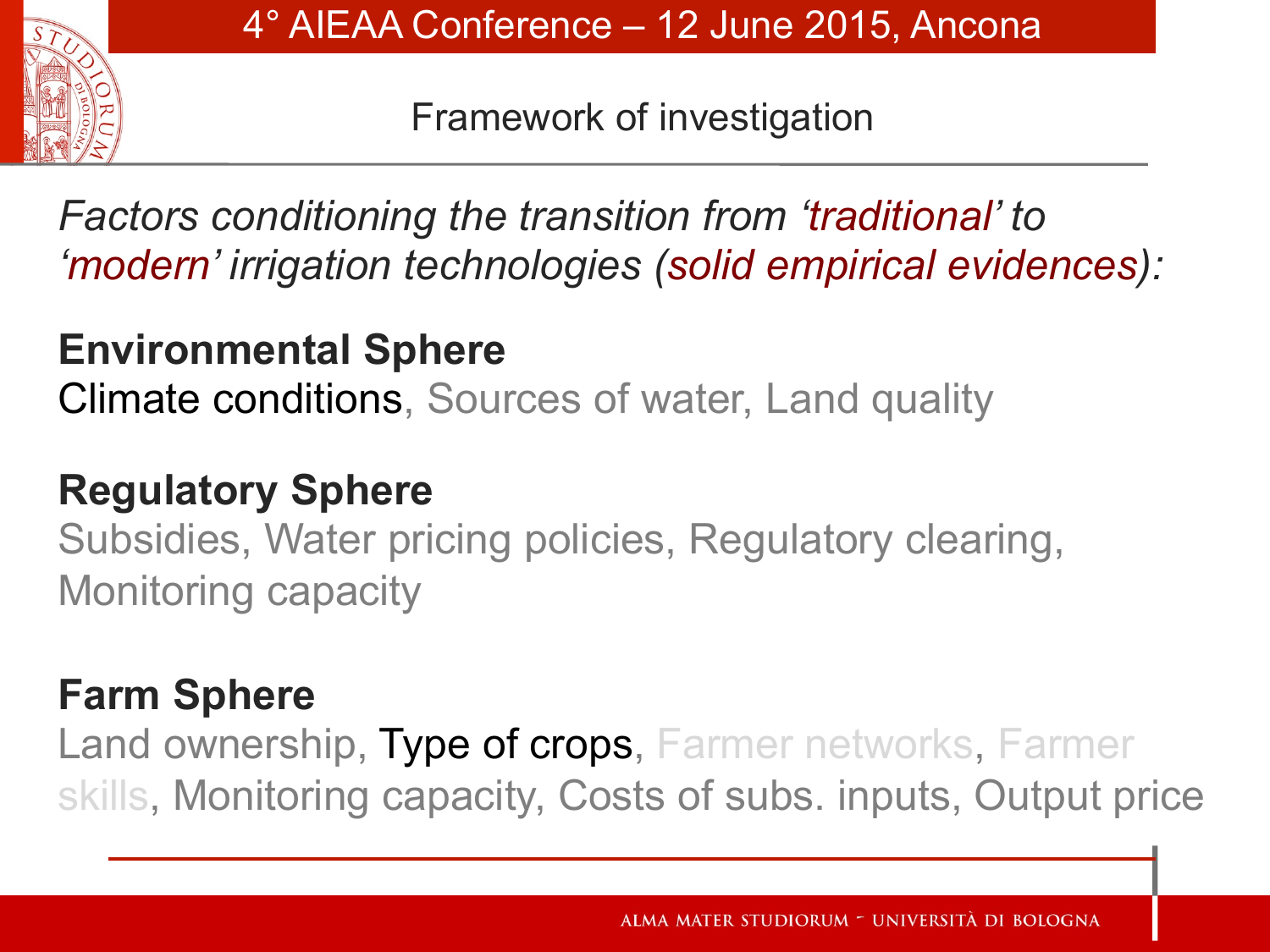

Framework of investigation

*Factors conditioning the transition from 'conventional' to 'new' irrigation technologies (case study findings):* 

# **Environmental Sphere**

Climate conditions, Sources of water, Land quality

# **Regulatory Sphere**

Subsidies, Water pricing policies, Regulatory clearing, Monitoring capacity

# **Farm Sphere**

Land ownership, Type of crops, Farmer networks, Farmer skills, Monitoring capacity, Costs of subs. inputs, Output price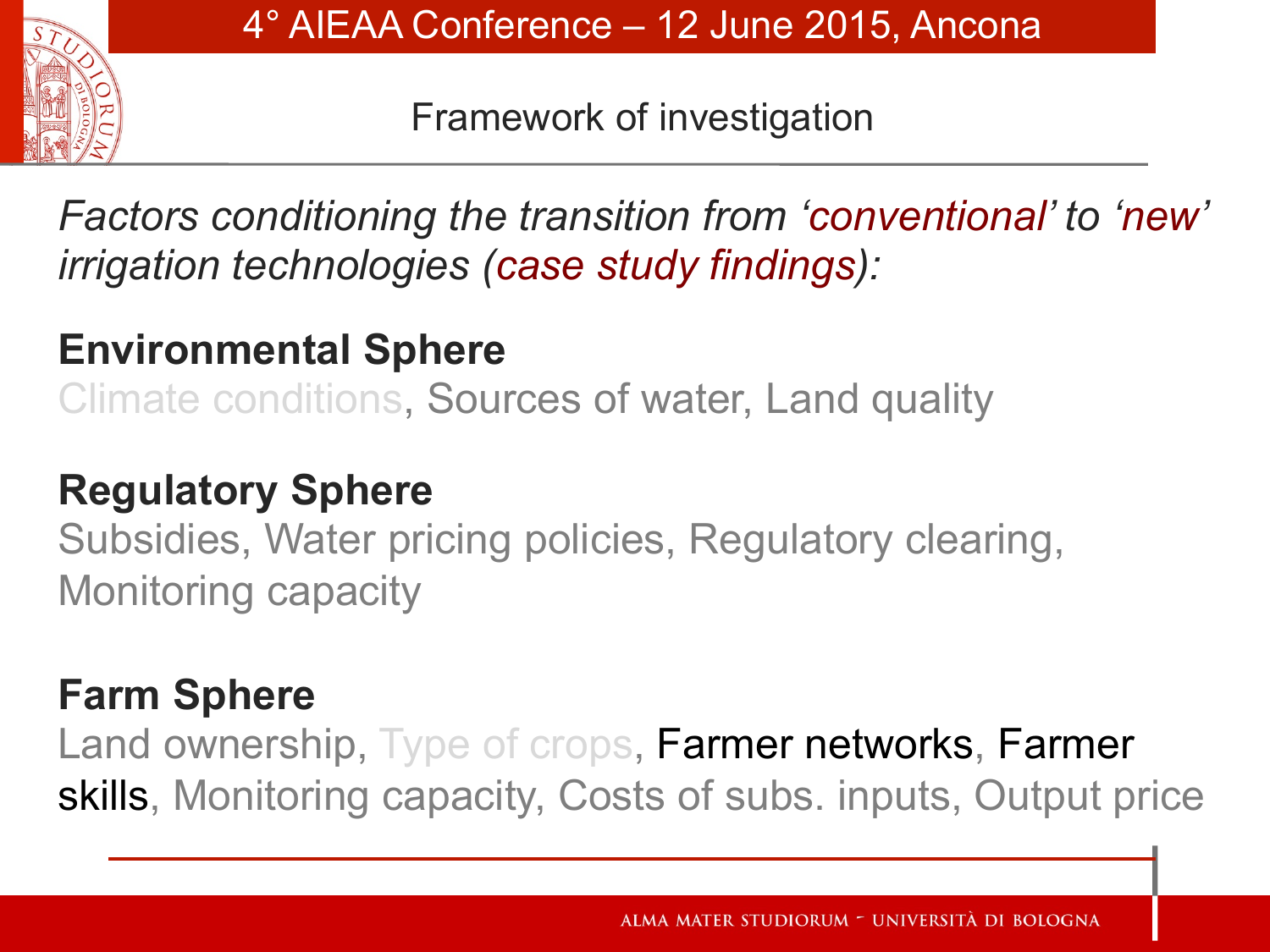

### Methodology

The identification of a methodology for assessing the adoption of PI is an hard issues due to the uncertainty caused by:

- *insufficient data on the problem under investigation*
- *incomplete theory on both its cause and effects*

1<sup>st</sup> step: provision of an heuristic approach to detect which factors are more likely to condition the adoption of PI and which could be the relevant impacts – **Delphi method** 

2<sup>nd</sup> step: development of an assessment criterion which is coherent with previous findings and with the type of innovation at stake – **Value of Information (VOI)**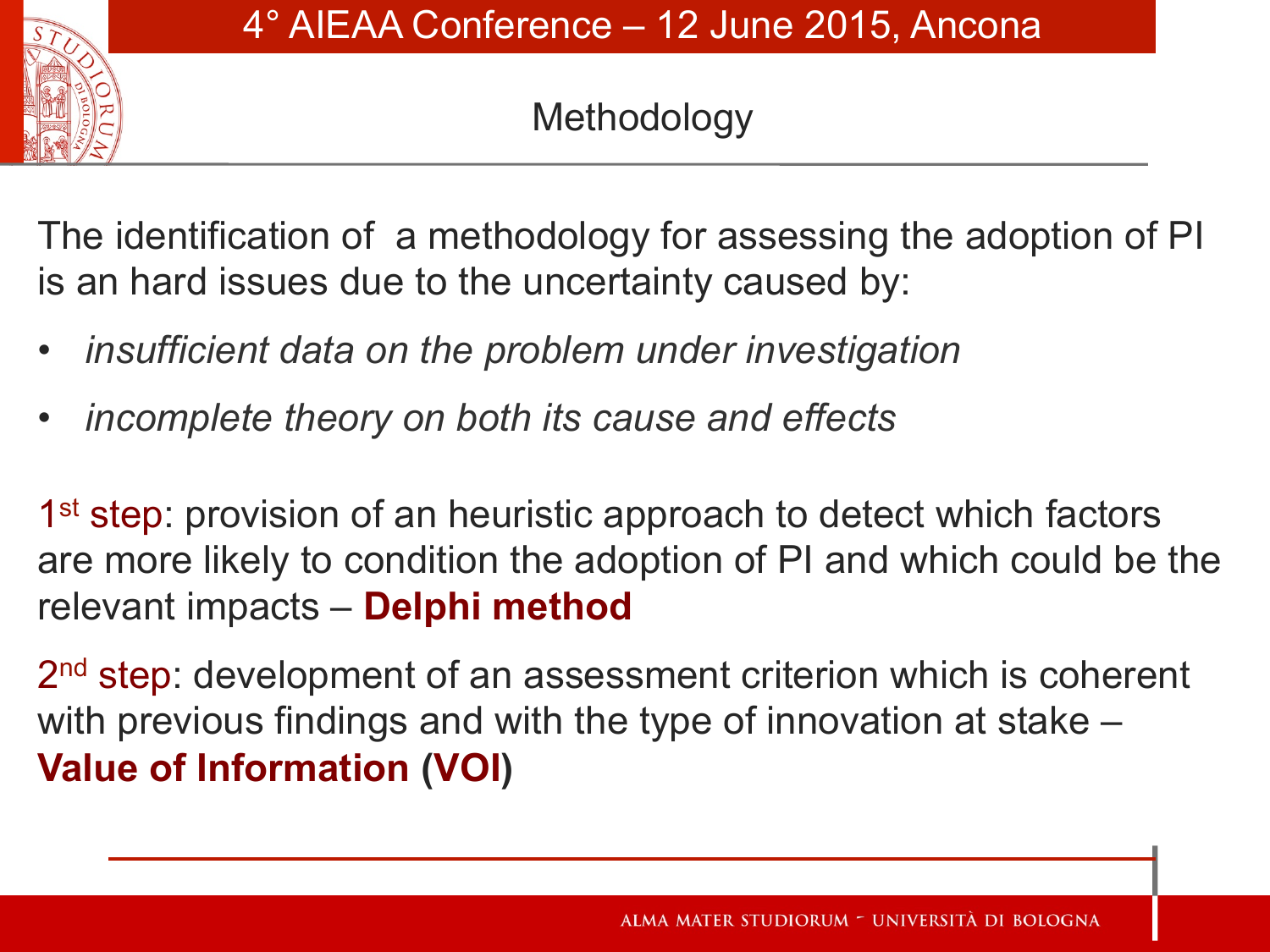

# Methodology

# Delphi Method

*Is a structured process for collecting and distilling knowledge from a group of experts by means of a series of questionnaires interspersed with controlled opinion feedback*

Process adopted for the present study:

*Invitation letter – introduction of the relevant key concepts for PI* 

*1st round – classification of a list of factors which may condition (limit/foster) the ad. of PI in the region where resp. operates* 

*Processing – rearrangement of the information collected during the previous round addressing the main divergences on responses and the relevant motivation.* 

*2nd round – presenting back results from the first round asking for confirmation about first judjment and for suggesting some policy initiative to overcome any limitation addressed by resp.*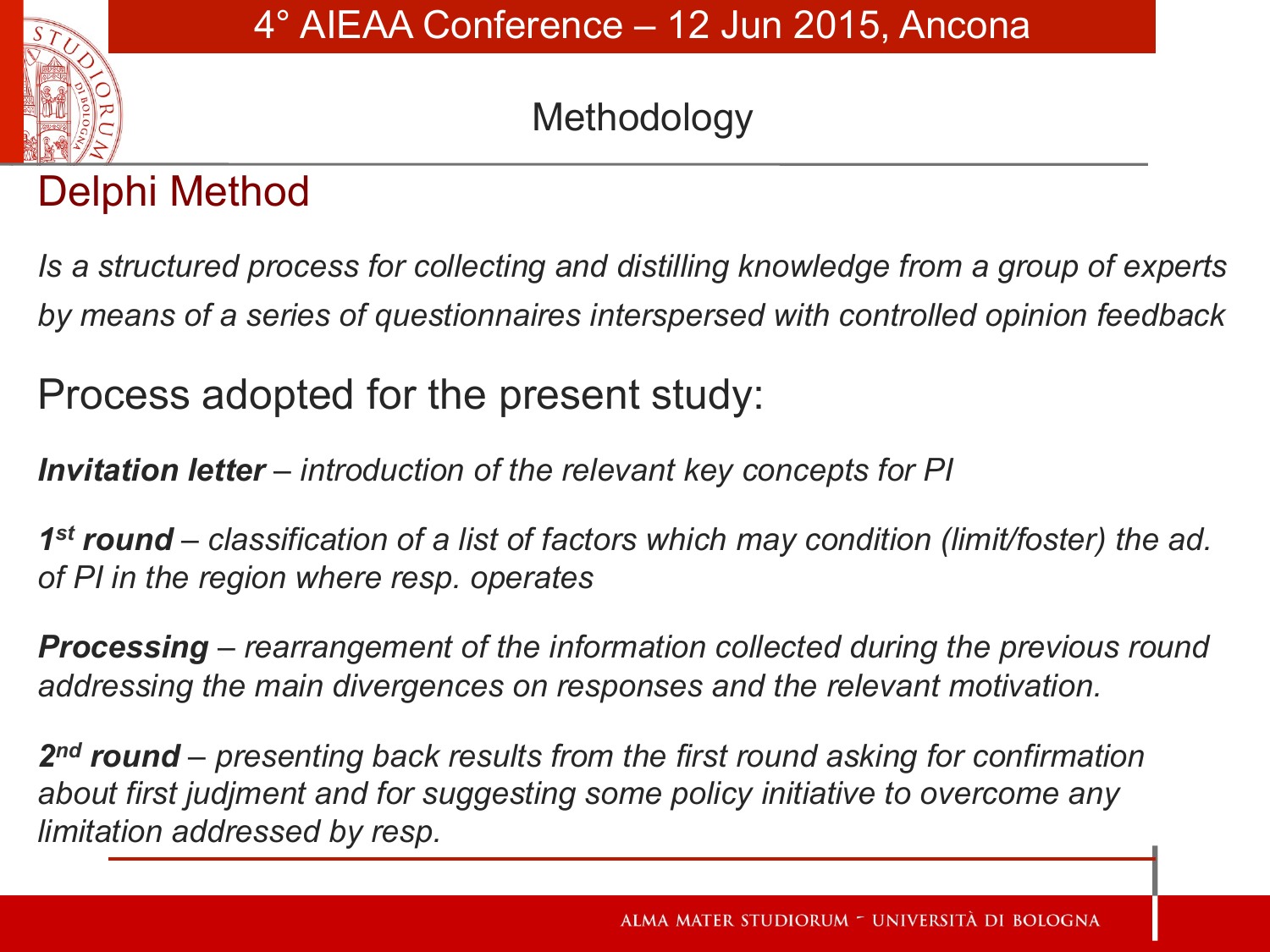

# Methodology

# Value of Information (VOI)

*Is the difference between expected utility with and without PI, where PI is considered a technology which improve the quality of available information and raises the capabilities to manage such additional information* 

 $Ω(μ) = Ε[π (a<sub>s. μ<sup>i</sup></sub>(x)) - π (a<sub>s. μ<sup>j</sup></sub>(x))]$ 

*where,* 

$$
E_i[\pi (a_{s,\mu}(x))] = \sum_{\mu, s} P_{s,\mu} Q_{\mu} \pi (a_{s,\mu}(x)),
$$

 $P_{s,\mu} = P_{s.0} Q_{\mu s} / Q_{\mu i}$ *Bayes Theorem* 

farmer willingness to adopt PI is conditioned by:

1) his/her prior probabilities

- 2) the predictability of comparing sources of inf.
- 3) the consequences ass. with a farm's actions

 $i =$  adoption of PI,  $j =$  non adoption of PI

 $x =$  factors conditioning the use of resources a

 $s =$  state of the world (rain, no rain)

 $\mu_i$ ,  $\mu_j$  = message offered with the conventional, j, and with the new message service, i

E<sub>i</sub>[π (a<sub>s.μ'</sub>(x)) = expect. profits given message service i

 $\mathbf{Q}_{\mu i}$  = uncond. probability of receiving message  $\mu$ ;

 $P_{s,\mu}$  = cond. probability of state s given message  $\mu$ ;

 $P_{s,0}$  = uncond. probability of state s;

 $\mathsf{Q}_{\mathsf{p}^{\text{!}}\mathsf{S}}$  = cond. probability of message  $\mathsf{\mu}$  given state s;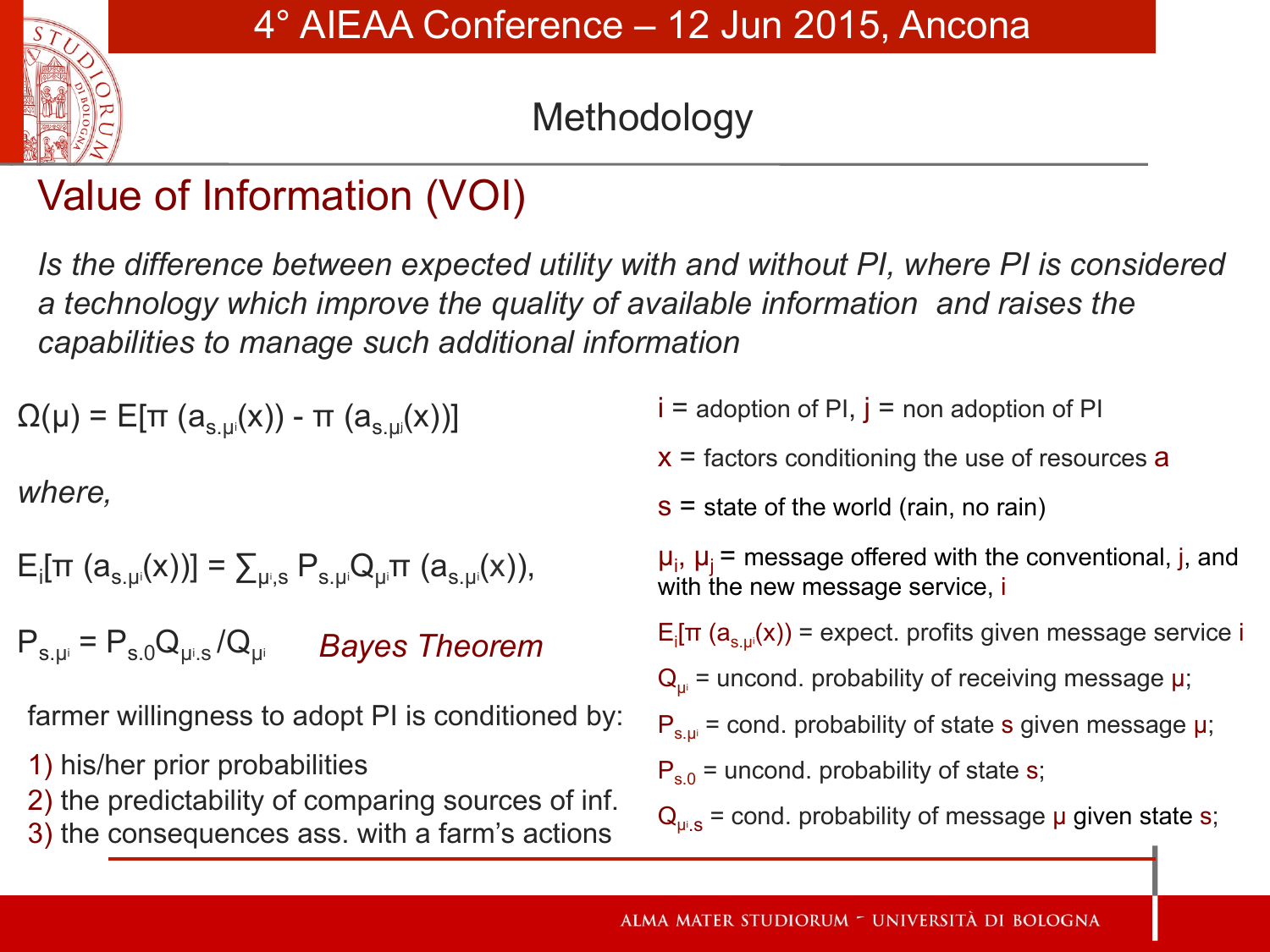

#### *General information about the survey*

| <b>COUNTRY</b>  | <b>PROVINCE</b>                                                        | <b>TYPE OF</b><br><b>RESPONDENTS</b> | <b>NUMBER OF</b><br><b>RESPONDENTS IN</b><br><b>THE FIRST ROUND</b> | <b>NUMBER OF</b><br><b>RESPONDENTS IN</b><br><b>THE SECOND ROUND</b> |
|-----------------|------------------------------------------------------------------------|--------------------------------------|---------------------------------------------------------------------|----------------------------------------------------------------------|
| <b>DENMARK</b>  | <b>SOUTH JUTLAND</b>                                                   | <b>Researchers</b>                   | 4                                                                   | $\overline{2}$                                                       |
| <b>GREECE</b>   | <b>REGION OF EASTERN</b><br>MACEDONIA-THRACE                           | Advisors and<br>Researchers          | 5                                                                   | 5                                                                    |
| <b>ITALY</b>    | <b>EMILIA ROMAGNA</b>                                                  | <b>Advisors</b>                      | 4                                                                   | 3                                                                    |
| <b>PORTUGAL</b> | <b>PROVINCES OF</b><br><b>SANTAREM, SETUBAL AND</b><br><b>ALENTEJO</b> | <b>Advisors</b>                      | 6                                                                   | 4                                                                    |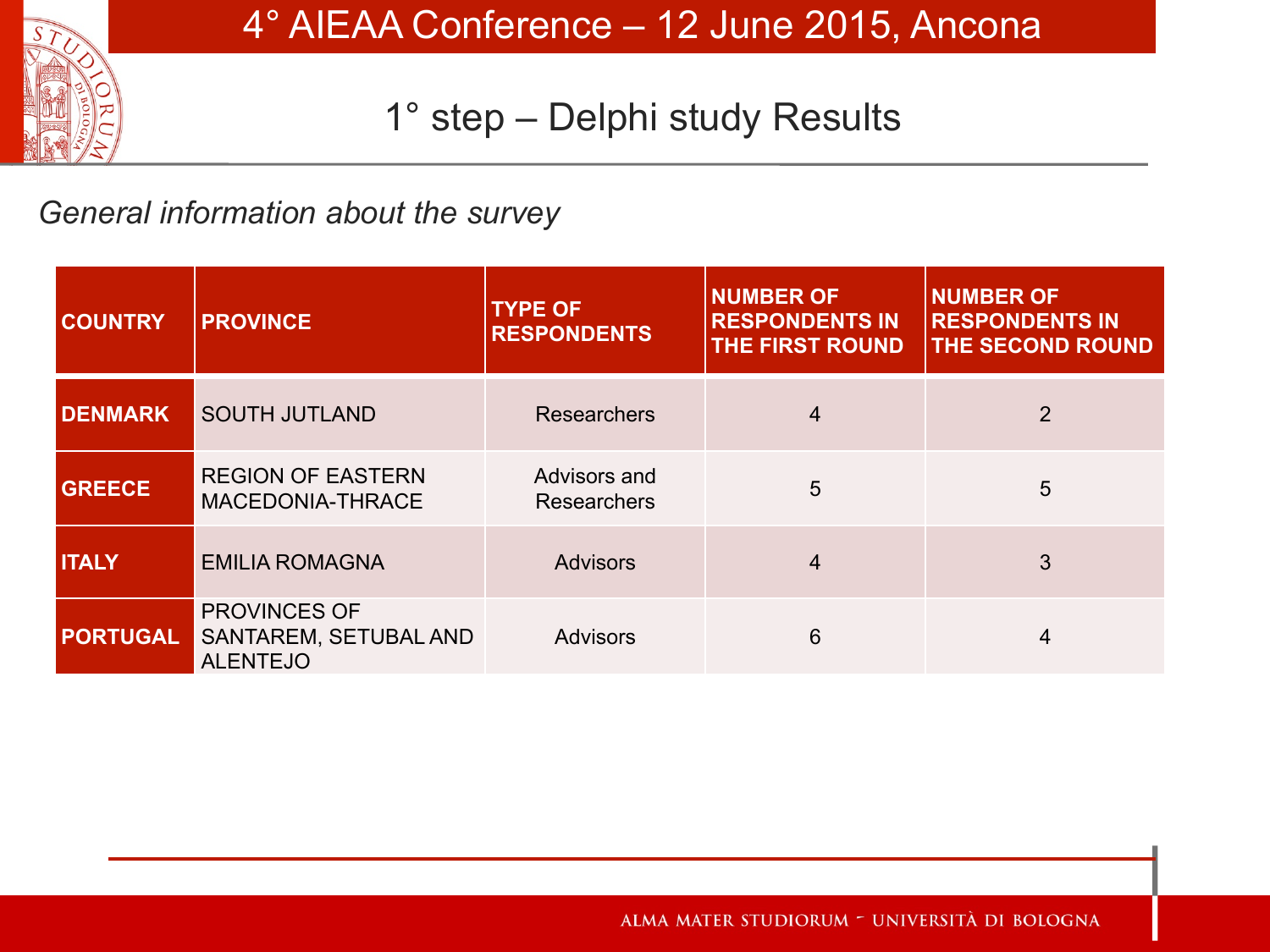

#### *SWOT analysis of the uptake of PI*

| <b>STRENGTHS</b>                                                                                                                                                                                                                                                                                                                                                                                                                                                                                                                         | <b>WEAKNESSES</b>                                                                                                                                                                                                                                                                                                                                                                                                                                                                |
|------------------------------------------------------------------------------------------------------------------------------------------------------------------------------------------------------------------------------------------------------------------------------------------------------------------------------------------------------------------------------------------------------------------------------------------------------------------------------------------------------------------------------------------|----------------------------------------------------------------------------------------------------------------------------------------------------------------------------------------------------------------------------------------------------------------------------------------------------------------------------------------------------------------------------------------------------------------------------------------------------------------------------------|
| <b>Energy saving:</b> the use of energy to irrigate is a<br>key component for all types of irrigated crops, with<br>particular reference to maize and potatoes.<br><b>Water saving:</b> the possibility of increasing water<br>productivity with PI is particularly evident for SR as PI due to managerial constraints.<br>it limits the risk of water shortages and increases<br>irrigation capacity.<br>Optimizing fertigation: increasing water<br>productivity as an impact also in reducing nutrient<br>leaching (addressed by NR). | <b>Investment costs:</b> these costs limit the<br>adoption of PI mainly for farmers with low<br>financial capacity (addressed by most of the<br>respondents from SR).<br><b>Labour efforts:</b> this issue was addressed by<br>DR for big farms that are reluctant to the adopt<br>Requirement of highly-skilled labour: in<br>Southern Europe aging and low educational<br>levels inhibit farmers' attitude to innovation<br>(addressed by most of the respondents from<br>SR). |
|                                                                                                                                                                                                                                                                                                                                                                                                                                                                                                                                          |                                                                                                                                                                                                                                                                                                                                                                                                                                                                                  |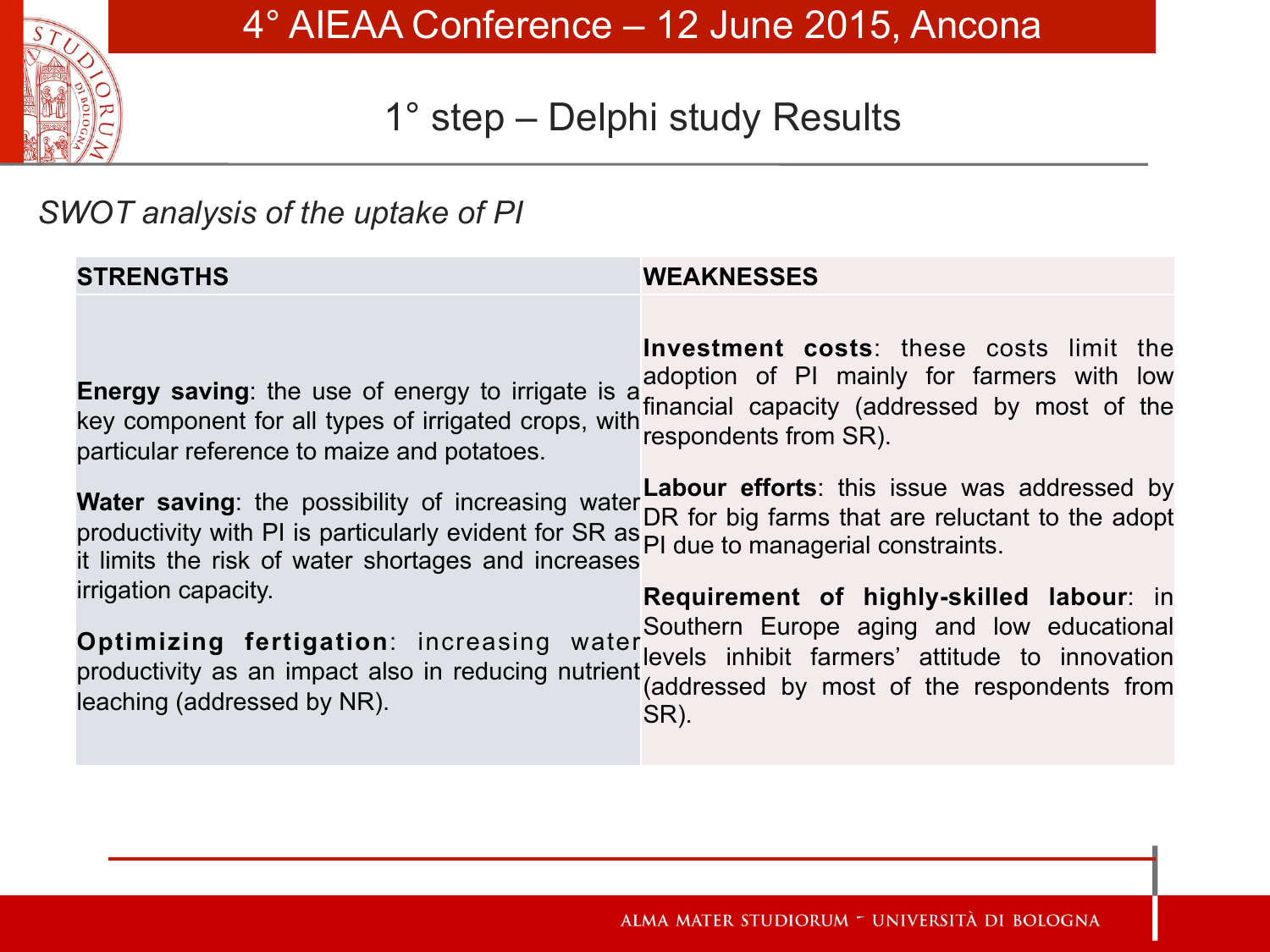

#### *SWOT analysis of the uptake of PI*

| <b>OPPORTUNITIES</b>                                                                                                                                                                                                                                                                                                                                                                                                                                                                                                                                                                                                                                                                                                                                                                                                                                                                                                                                                                                                            | <b>THREATS</b>                                                                                                                                                                                                                                         |
|---------------------------------------------------------------------------------------------------------------------------------------------------------------------------------------------------------------------------------------------------------------------------------------------------------------------------------------------------------------------------------------------------------------------------------------------------------------------------------------------------------------------------------------------------------------------------------------------------------------------------------------------------------------------------------------------------------------------------------------------------------------------------------------------------------------------------------------------------------------------------------------------------------------------------------------------------------------------------------------------------------------------------------|--------------------------------------------------------------------------------------------------------------------------------------------------------------------------------------------------------------------------------------------------------|
| Low water availability: where water resources are<br>limited, water productivity is important (addressed by <b>Absence of, or inefficient, water pricing</b> : water<br>SR).<br>Low levels of Field Capacity: increasing coarse soil European regions. Water pricing affects water<br>texture increases the frequency of irrigation<br>interventions and the opportunity to save water and<br>energy using PI.<br>High irregularity in the orography: irregularare not high enough to overcome the financial<br>orography seems to foster the adoption of PI, as this constraints for the adoption of PI. In Northern<br>technology should guarantees a more homogeneous<br>application of water.<br>Type of Growing: PI can be applied to a broad Lack of compliance with rules: low levels of<br>range of growing: Maize and Potatoes in northern regulatory clearing in some EU regions affect the<br>Europe, including vegetables, fruits, vineyards and effectiveness of policy initiatives.<br>cotton in southern Europe. | pricing is not at the debate for most of the<br>uses only for a few regions where irrigation water<br>is in demand.<br><b>Lack of Subsidies: In Southern Europe subsidies</b><br>Europe, financial factors are not significantly<br>limiting adoption. |
|                                                                                                                                                                                                                                                                                                                                                                                                                                                                                                                                                                                                                                                                                                                                                                                                                                                                                                                                                                                                                                 |                                                                                                                                                                                                                                                        |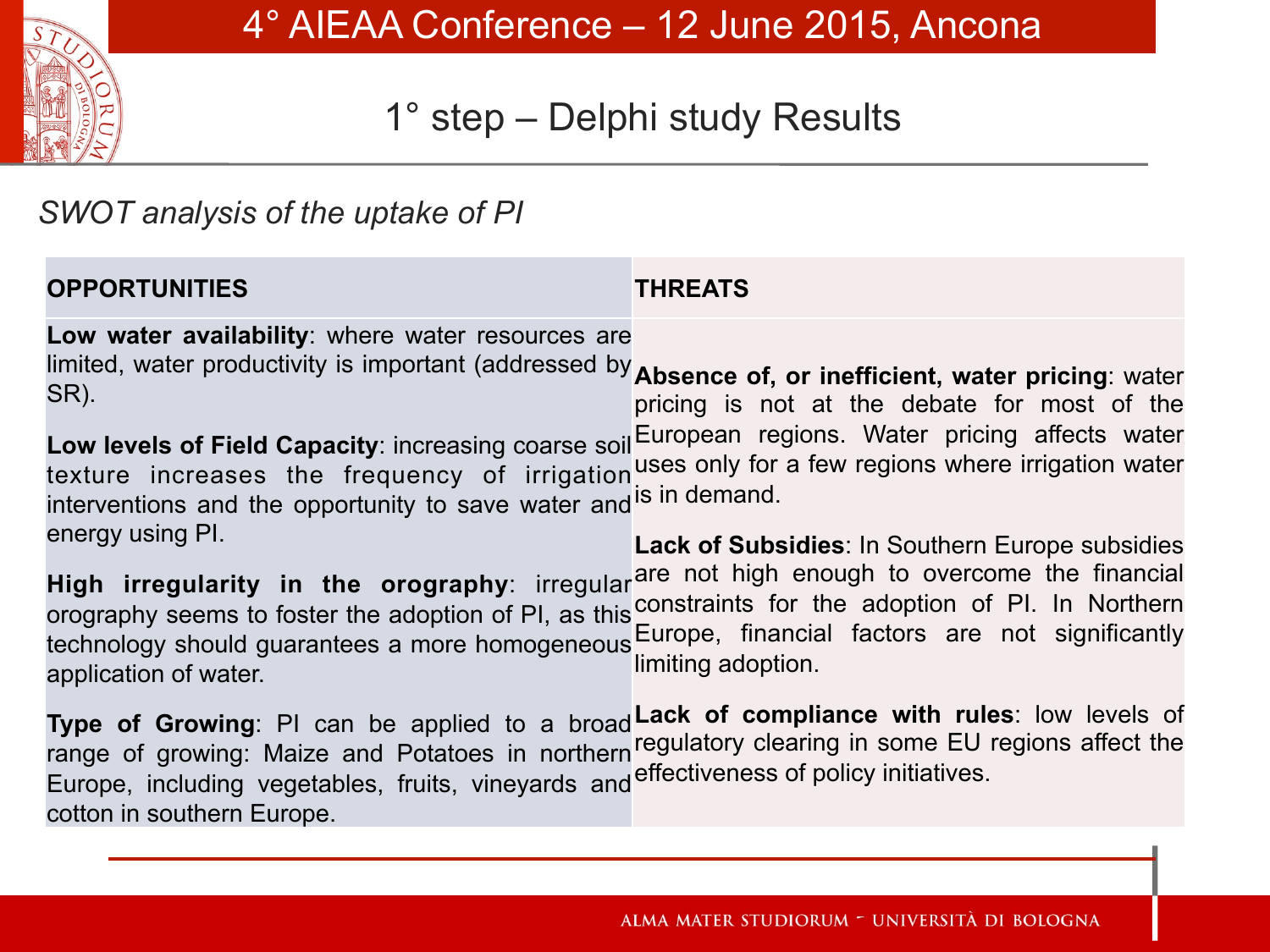

*Some policy suggestion to overcome the main barriers for the adoption of PI [SWOT W-T]* 

| <b>BARRIERS</b>                                               | <b>POLICY SUGGESTIONS</b>                                                                                                                                                                                         |
|---------------------------------------------------------------|-------------------------------------------------------------------------------------------------------------------------------------------------------------------------------------------------------------------|
| Absence of incentives                                         | Targeting specific policy measures that enhance the uptake of PI in<br>those regions where the status of water bodies is compromised<br>(combining direct/indirect subsidies, water pricing, rules of use, etc.). |
| Low PI usability                                              | Investments in research aimed at increasing the ease of use of crop<br>growth models and in-farm monitoring tools.                                                                                                |
| Low levels of networking and<br>absence of extension services | Development of advisory services for supporting farmers in using PI<br>and promoting farmers' networks (capacity building) to contrast<br>farmer's aversion to innovation.                                        |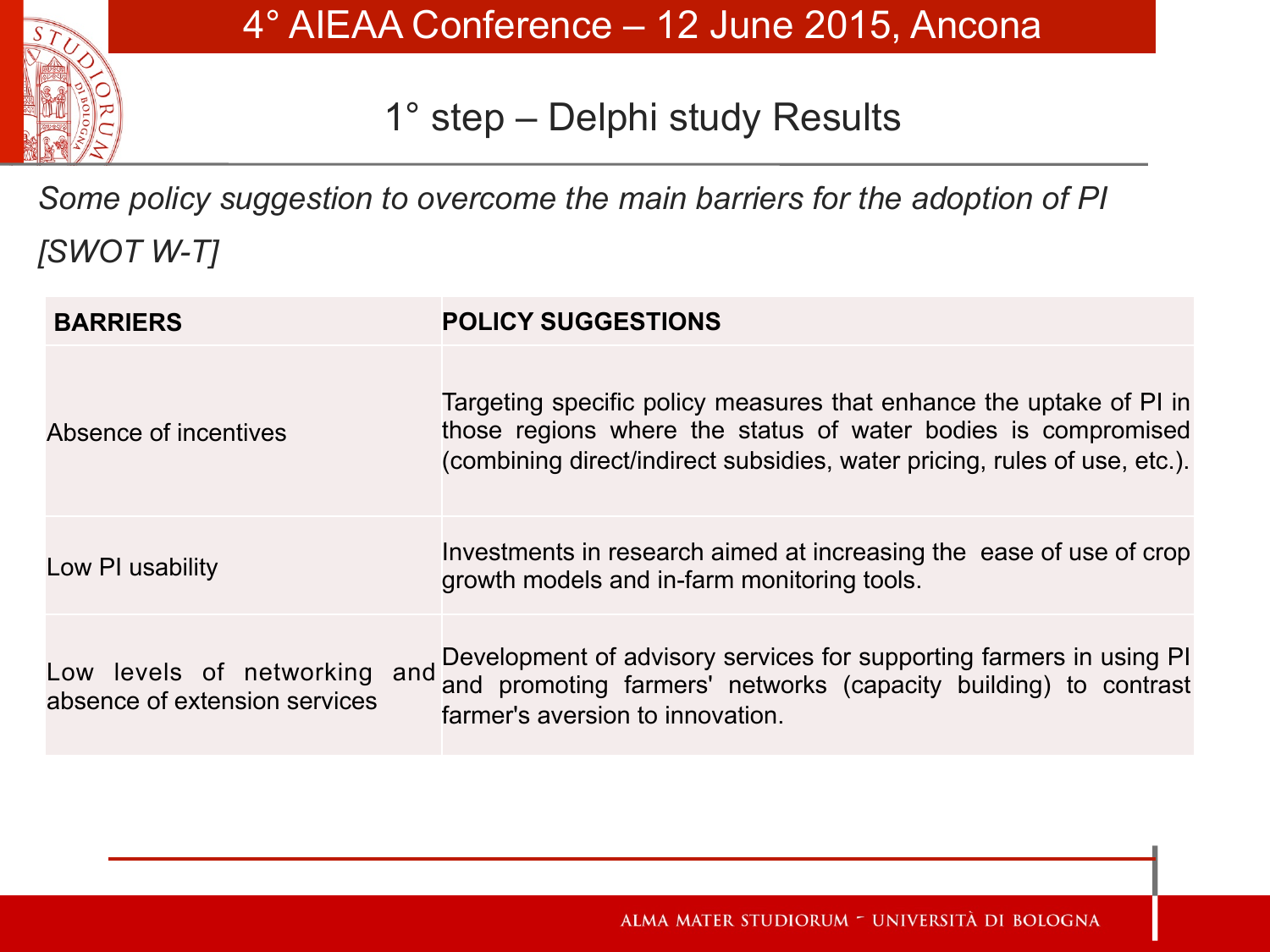

4° AIEAA Conference – 12 June 2015, Ancona

1° step – Delphi study Results

Profit trends with land quality augmenting for both conventional irrigation technologies, ∏a, and precision irrigation, ∏b [SWOT S-O]

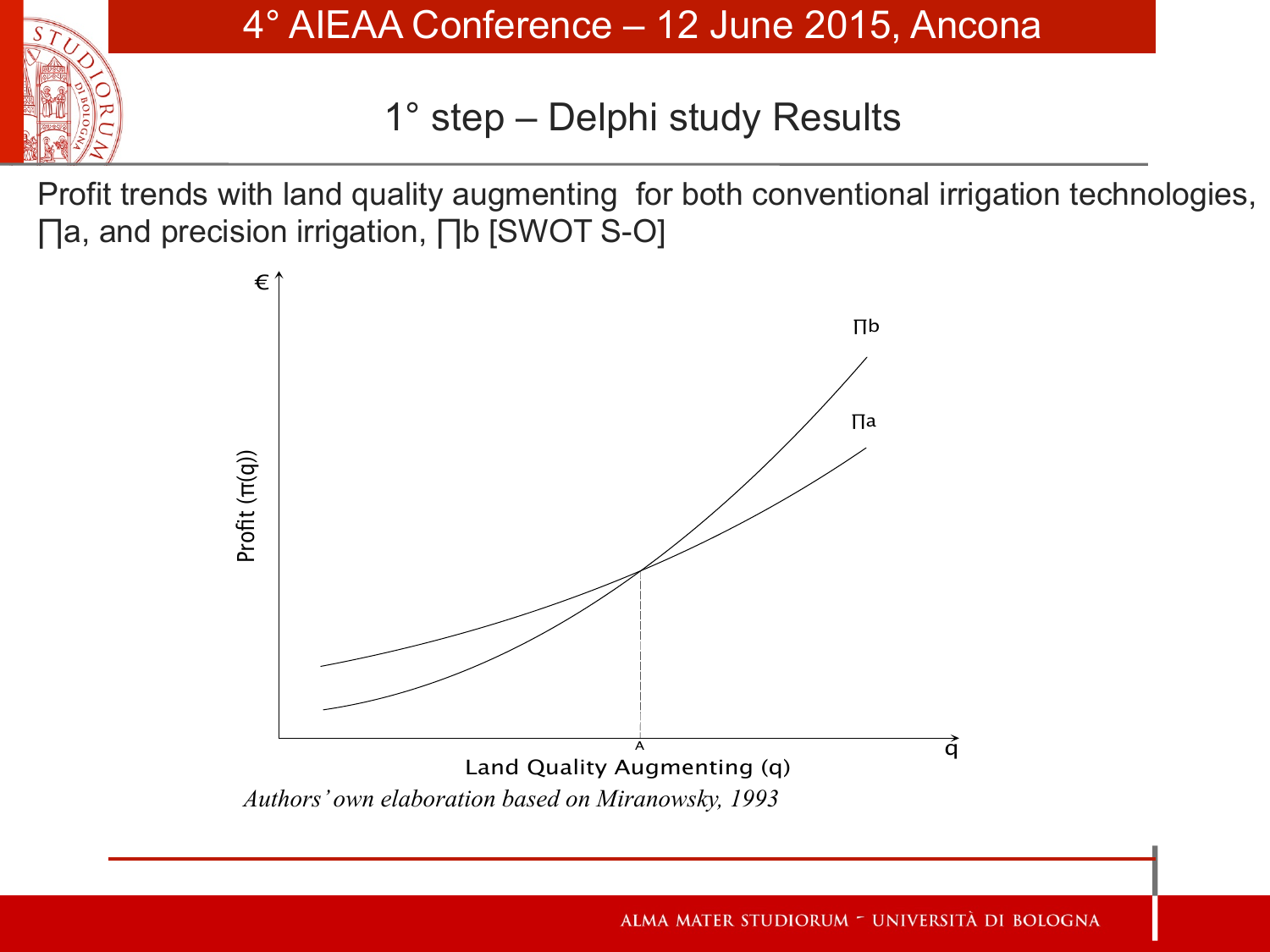

2° step – An empirical excercice for the assessment

# Value of Information (VOI)

**IMPLEMENTATION** – Empirical example based on crop growth and water balance model rules

**TYPE OF CROP** – Processing Tomato

**TYPE OF IRRIGATION SYSTEM** – Drip irrigation

- **LOCATION** Mirandola (MO)
- **DATA** 1) Historical series of climatic data from the past 20 years (www.arpa.emr.it)
	- 2) Estimation of the production function with respect to water uses for soils with different field capacity (www.fao.org/nr/water/aquacrop.html)
	- 3) Gross margin estimation (www.rica.inea.it)

#### **ASSUMPTIONS**

- 1) The farmer is a risk neutral profit maximizer
- 2) Farmer's prior expectation about future events are conditioned by the hystorical climate condition of its region
- 3) The accuracy of traditional nonsite-specific rain forecast is about 60% (www.forecastadvisor.com)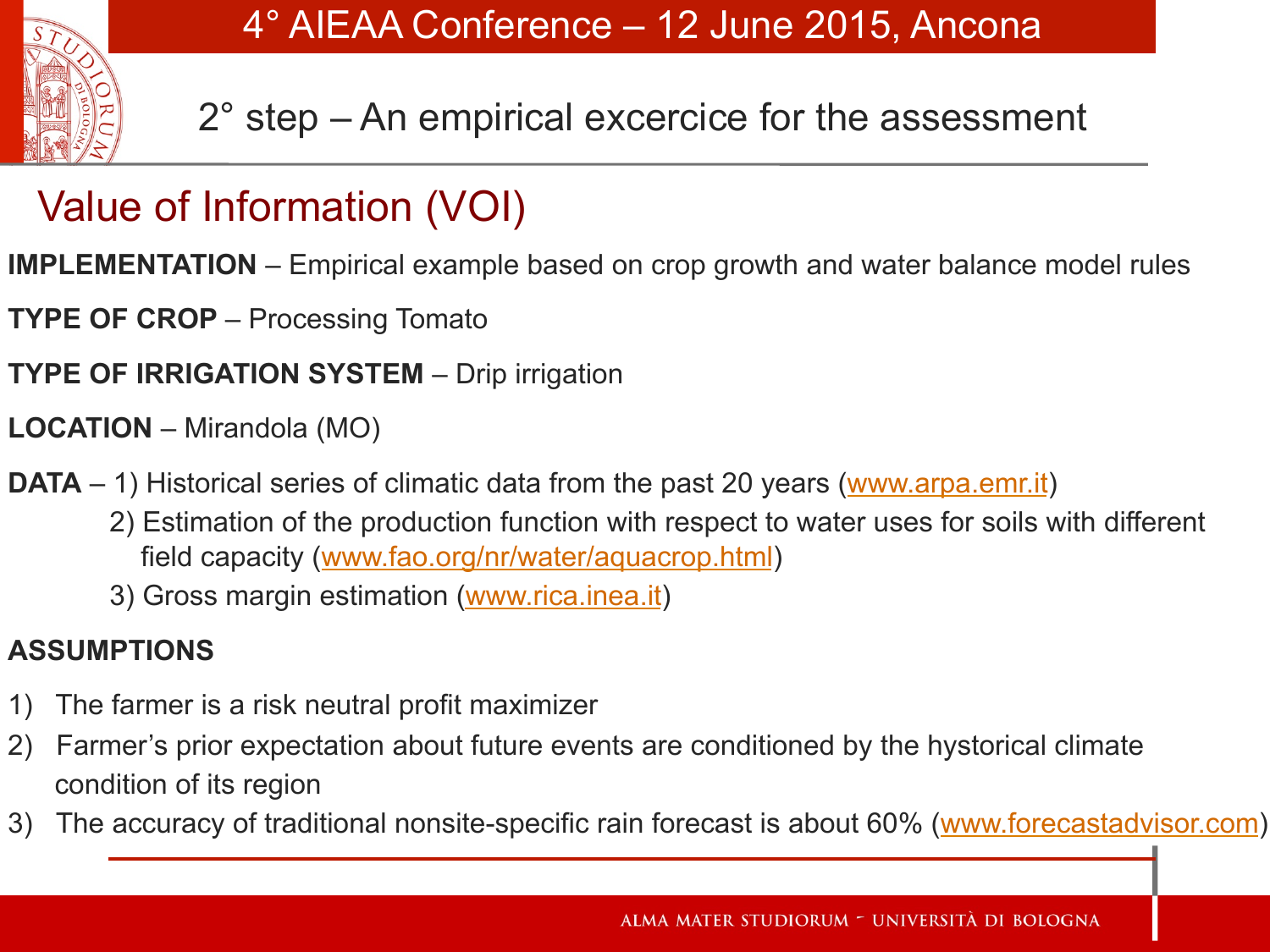

4° AIEAA Conference – 12 June 2015, Ancona

2° step – Assessment results

Farmer's willingness to adopt PI,  $\Omega(\mu)$ , with increasing quality of information,  $Q_{m.s.}$ 

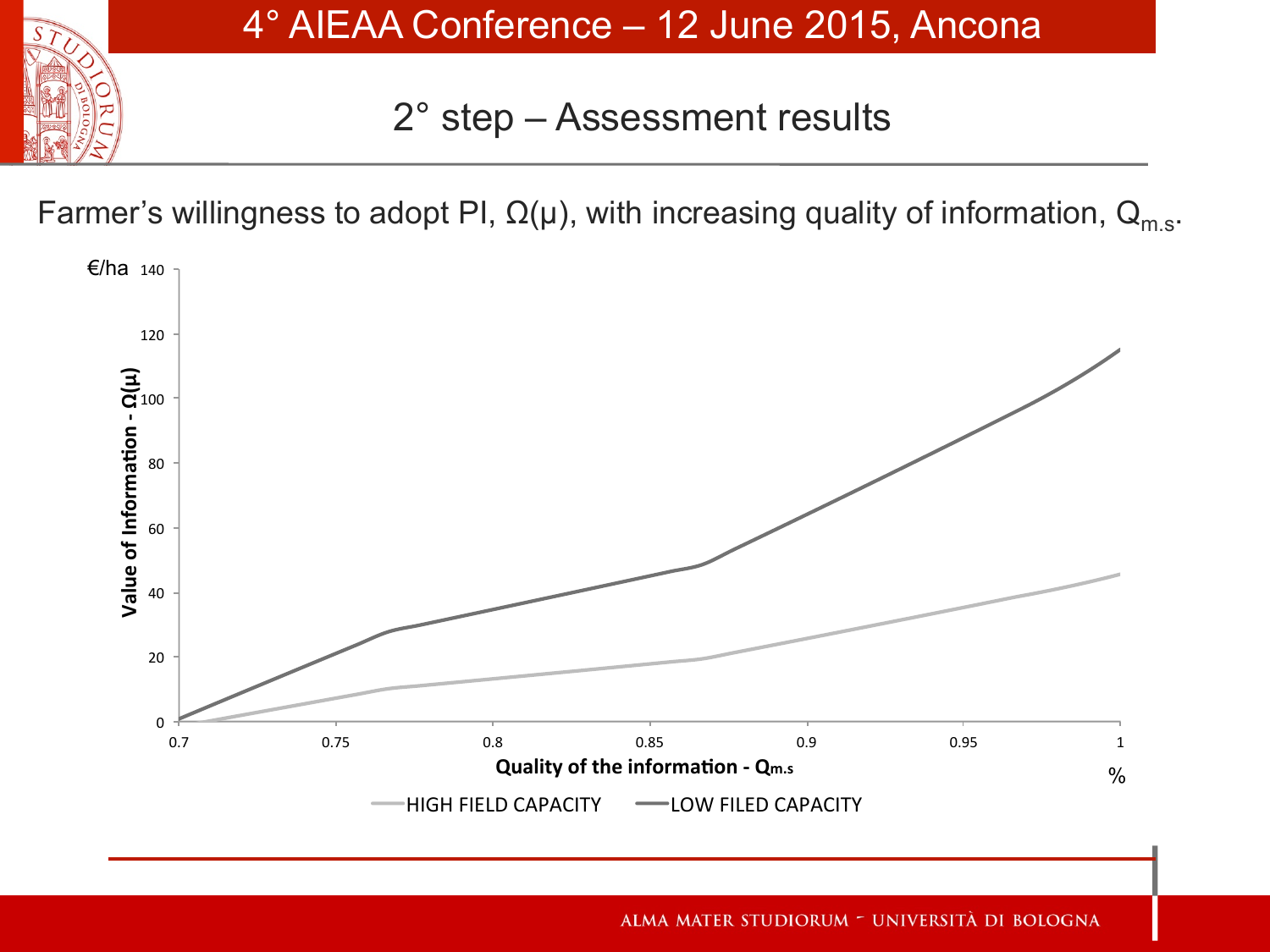

# **Conclusions**

PI is considered to be a promising innovation for irrigated agriculture in Europe because:

- 1) can be applied to any type of irrigation system and in any region of the world
- 2) it facilitates the accomplishment of current policy tasks (new CAP reform)

However, as addressed in the first part of the study the adoption of PI is strongly conditioned by the environmental, economic and regulatory framework of a region.

For those region where the adoption of PI s considered profitable for both the production and the environment, a set of policy initiatives must be undertaken to overcome any barriers: 1) Research; 2) Advisory services; 1) Direct incentives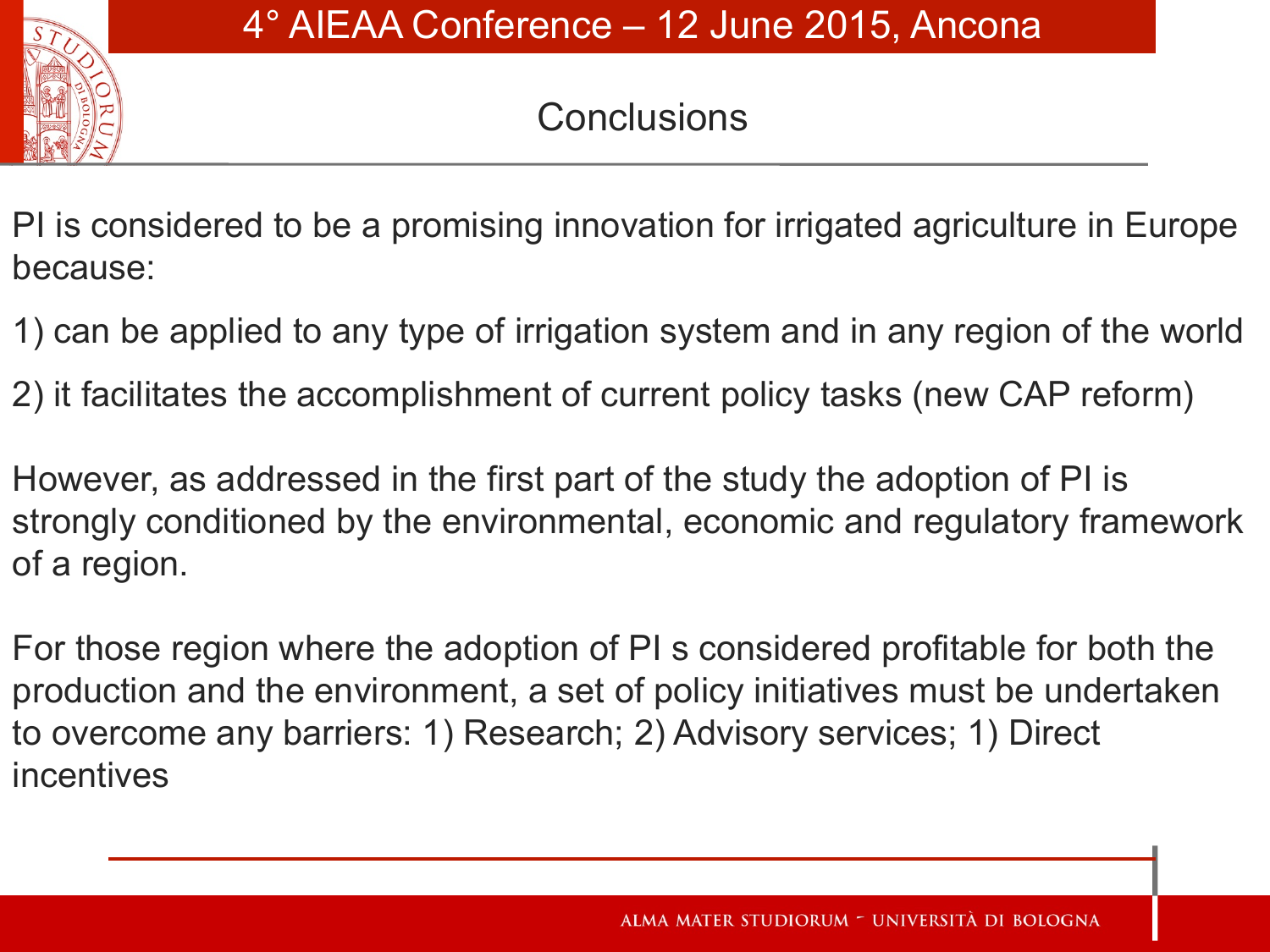

# **Conclusions**

#### FURTHER RESEARCH IS REQUIRED TO:

- a) narrowing simulation with empirical evidences
- b) determine if and for which type of regions/areas the diffusion of PI could be considered a valuable instrument for the achievement of env. goals
- c) determine for which type of users the adoption of PI is more likely to ensure economic benefits
- d) determine which type of econ. and reg. instr. are more likely to guarantee the adoption of PI and the expected impact on the environment and on the farm economy